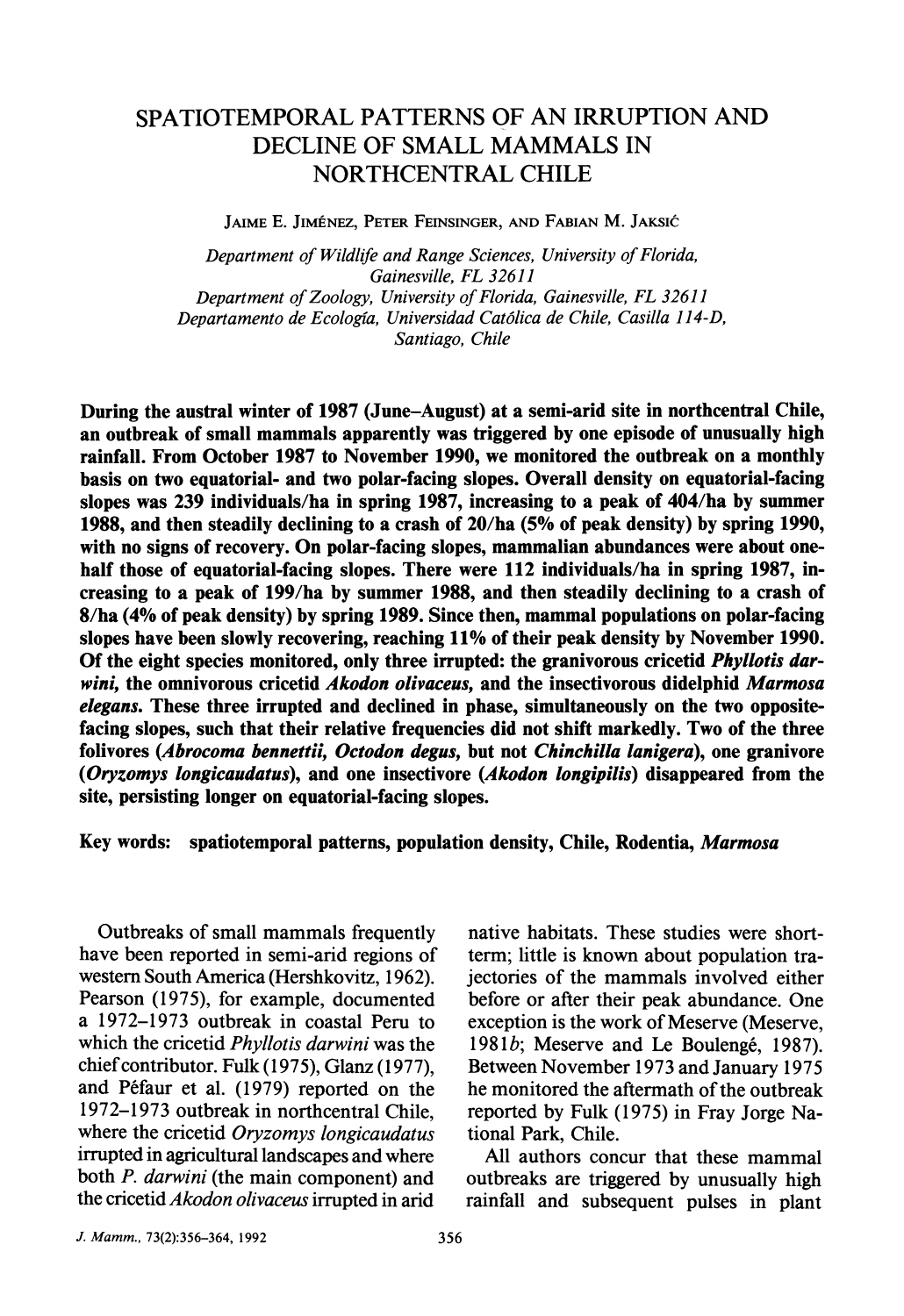**growth. Pearson (1975) showed that the Peruvian outbreak was associated with an unusual rainfall of 81 mm in a locality characterized by a mean annual rainfall of 32 mm. He hypothesized, though, that two consecutive years of high winter rainfall seemed necessary to actually trigger the outbreak. Pffaur et al. (1979) showed that 1972 was the wettest year in a series of 6 (1970- 1975), but also implied that 2 consecutive years of heavy rainfall were necessary to produce an outbreak. Meserve and Le Bouleng6 (1987) reported that annual precipitation in Fray Jorge National Park averaged 69 mm between 1969 and 1976, but reached 255 mm during the peak outbreak year of 1972. They did not mention whether this precipitation was preceded by a higher-thanaverage rainfall the previous year. Summarizing various studies, Fuentes and Campusano (1985) found an overall significant association between high rainfall years and small-mammal outbreaks throughout northcentral Chile.** 

**Because the winter of 1987 was unusually wet, we decided to begin monitoring densities of small mammals in a semi-arid locality of northcentral Chile. In Auc6, our chosen site, characterized by a mean annual rainfall of 206 mm (1980-1989), annual precipitation peaked at 513 mm in 1987, 56% falling during 2 weeks of July. During the 2 previous years annual precipitation had been less than average (56 mm in 1985 and 158 mm in 1986), and so we were not expecting a small-mammal outbreak until the next year. But a mammalian irruption was already underway by October 1987 when we started monitoring small-mammal populations. Unfortunately, we had not accumulated baseline data on mammal densities before the rainy winter. Nevertheless, we were able to monitor the increase phase (6 months) as well as 32 months of the decrease phase of the outbreak. Thus, here we can report both the maximum (peak) as well as the minimum (crash) densities of all species involved. In addition, our study gives simultaneous consideration to two typical**  **habitat types in rugged areas of northcentral Chile: equatorial- and polar-facing slopes.** 

## **MATERIALS AND METHODS**

**The study site was Las Chinchillas National Reserve, at Auc6 (31?30'S; 71?06'W), 300 km N of Santiago. Located in the coastal ranges, the Reserve has a rugged topography with numerous ridges dissected by deep ravines and an absence of flat areas. Elevations range from 400 to 1,700 m. The climate is semi-arid, with sparse rainfall concentrated in austral winter months (June-August). Mean annual precipitation is ca. 200 mm, but with high interannual variability (Fuentes et al., 1988). The vegetation is a thorn-scrub whose species composition depends on sun exposure (Durfin et al., 1987; Gajardo, 1978). Slopes that face to the north (equatorial) receive higher solar radiation, and have sandy soils with scattered gravel patches and rock outcrops. Because of the xeric character of these slopes, grasses are scarce (mainly Nassela sp. and Stipa sp.), but cacti (Trichocereus sp., Tephrocactus ovatus), bromeliads (Puya berteroniana), and sclerophyllous shrubs (Bahia ambrosioides, Cordia decandra, Bridgesia incisaefolia, Flourensia thurifera) are abundant. In contrast, slopes that face to the south (polar) receive less radiation and are thus more mesic; grasses are more abundant, there are no cacti or bromeliads, and a different assemblage of shrubs prevails (Adesmia sp., Porlieria chilensis, Colliguaya odorifera, Proustia sp.). Thus, we designated equatorial- and polar-facing slopes as the two main habitat types for small mammals.** 

**Through mark-recapture procedures, we monitored small mammal populations on two opposite-facing slopes in each of two ravines 2 km apart. Using live traps, we estimated the minimum number of mammals known alive on each grid during a particular trapping period (Krebs, 1966), a standard procedure for mammal studies in central and northcentral Chile (Iriarte et al.,**  1989; Jaksić et al., 1981; Meserve and Le Bou**leng6, 1987; Simonetti, 1989). The procedure is justified by the high trappabilities (> 90%) demonstrated by Simonetti (1986) for the same mammals in the region to the south of our study site.** 

**We used four trapping grids: two on oppositefacing slopes of the El Grillo ravine, and two in the El Cobre ravine. Each 7 by 7 trapping grid had stations separated by 15 m, thus covering an area of 105 by 105 m (including a boundary**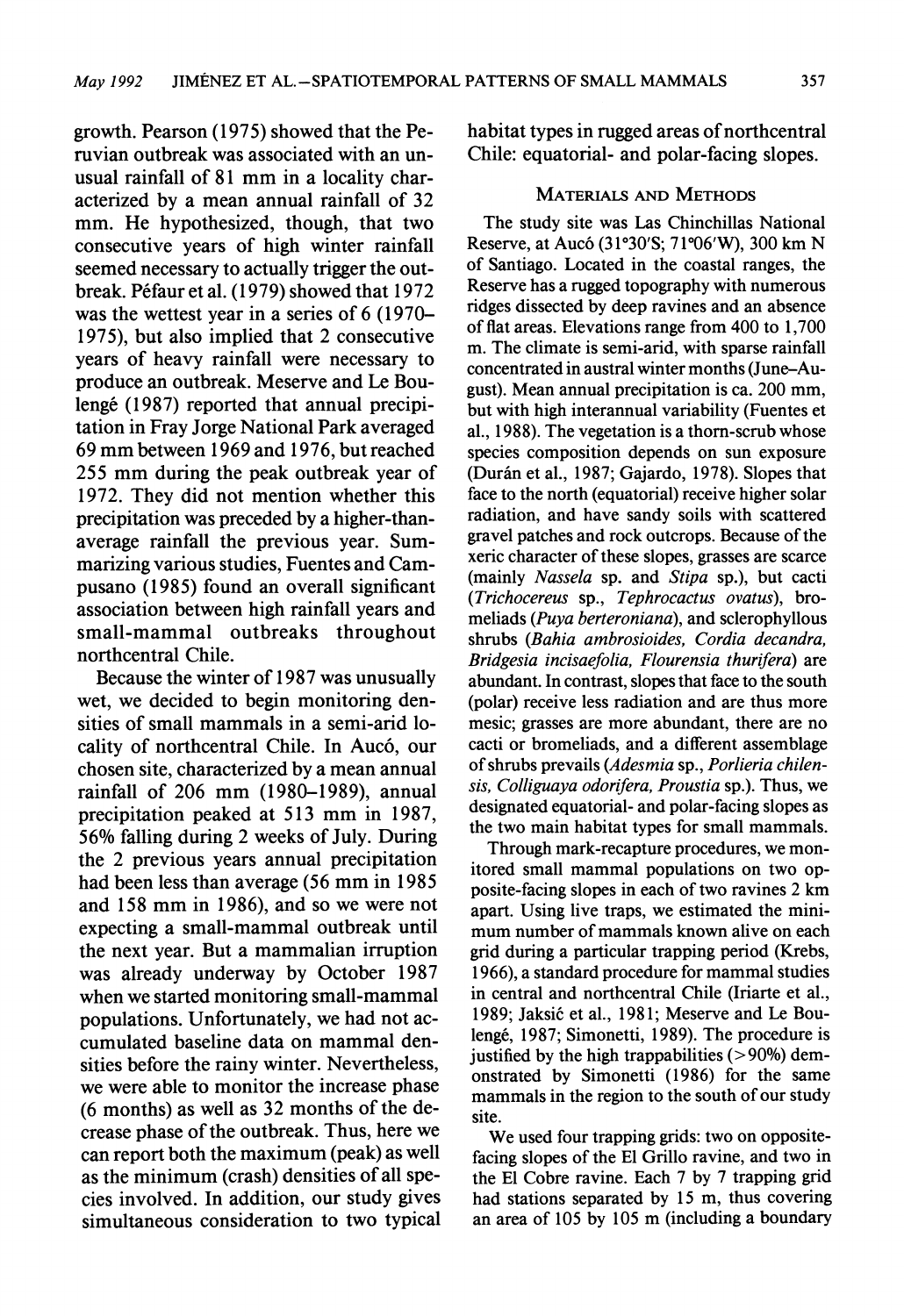**strip of 7.5 m), or 1.1 ha. Grids were equipped with one Sherman trap (polar-facing slopes) or with one Sherman and one Tomahawk-like trap (equatorial-facing slopes). Sherman traps (8 by 10 by 23 cm) served to capture all small mammal**  species except for *Chinchilla lanigera* (Jiménez, **1987), the largest such species at the site, which we observed only on equatorial-facing slopes. Tomahawk-like traps (16 by 20 by 60 cm, mesh size 9 mm) served to capture C. lanigera. Trapping sessions occurred monthly, alternating between El Grillo and El Cobre ravines, with traps activated simultaneously on the equatorial- and polar-facing slopes of each ravine during the 1st week of the month for 5 consecutive nights (trapping effort = 735 trapnights/month). All traps were kept permanently in the field and closed when not in use. During trapping sessions, traps were baited with rolled oats (the most effective**  bait for local small mammals-Jiménez, 1989), **then checked every morning. Each individual captured was marked with a metal ear tag. All small mammal species known to be present at the site were captured, except for the fossorial Spalacopus cyanus (Octodontidae), whose tunnels were evident on equatorial-facing slopes of El Cobre.** 

**Although trapping effort was duplicated on equatorial-facing slopes by use of both Sherman and Tomahawk-like traps, potentially biasing our**  abundance estimates for opposite-facing slopes, **we think that the bias was negligible. First, C. lanigera was present only on equatorial-facing slopes. Second, only the next two large rodent species at the site (A. bennetti and 0. degus) were heavy enough to trigger Tomahawk-like traps. Third, mesh size was large enough to allow escape of small A. bennetti, 0. degus, and all of the remaining local mammals. Fourth, Sherman traps did capture large (and of course small) A. bennetti and 0. degus. Finally, even if all individuals of these two species would have been captured only in Tomahawk-like traps, thus underestimating their abundance on polar-facing slopes, only 110 different 0. degus and 15 A. bennetti were captured, over a grand total of 2,369 different small mammals. That is, these two species together accounted for only 5.3% of all individuals captured.** 

**For presentation here, we pooled data into austral seasons: spring (September through November); summer (December through February); autumn (March through May); and winter (June**  **through August). Because population yields were more similar between the same slopes of El Cobre and El Grillo ravines, than between opposite slopes of either ravine, we pooled data from the same slopes of different ravines but not between different slopes of the same ravine. We follow nomenclature of Honacki et al. (1982) for names of mammalian species.** 

# **RESULTS**

Equatorial-facing slopes. - In order of de**creasing total abundance, the eight species we trapped were (Table 1): Phyllotis darwini (Cricetidae), Akodon olivaceus (Cricetidae), Octodon degus (Octodontidae), Chinchilla lanigera (Chinchillidae), Marmosa elegans (Didelphidae), Oryzomys longicaudatus (Cricetidae), Abrocoma bennetti (Abrocomidae), and Akodon longipilis (Cricetidae). Coefficients of variation for population densities were similar for all species (102-141%), except for C. lanigera, which had a surprisingly low population variability (49%). Total mammal density during our study period began with 239 individuals/ha in spring 1987, increased to a peak of 404/ha in summer 1988, and fell from 378/ha in autumn to 200/ha in winter of the same year. Then densities declined further to 193/ha in spring 1988, through 32/ha in spring 1989 and to 20/ha in spring 1990, when the study was terminated (Table 1). Thus, crash densities at the end of the study represented about 5% of those at peak. As of November 1990, overall densities had shown no clear signs of recovery, after 3 dry years (<105 mm precipitation).** 

**Only three of the eight species monitored at equatorial-facing slopes clearly irrupted, i.e., displayed an increase phase from spring 1987, before a well-defined peak, and declined to less than one-half that peak abundance the following winter, thus completing an annual cycle (Table 1). Of the three, P. darwini was the most abundant, but sustained population loses that reduced its density to 6% of those at peak (305 to 17/ha). A. olivaceus declined to 2% of its peak density (from 56 to 1/ha), and M. elegans to**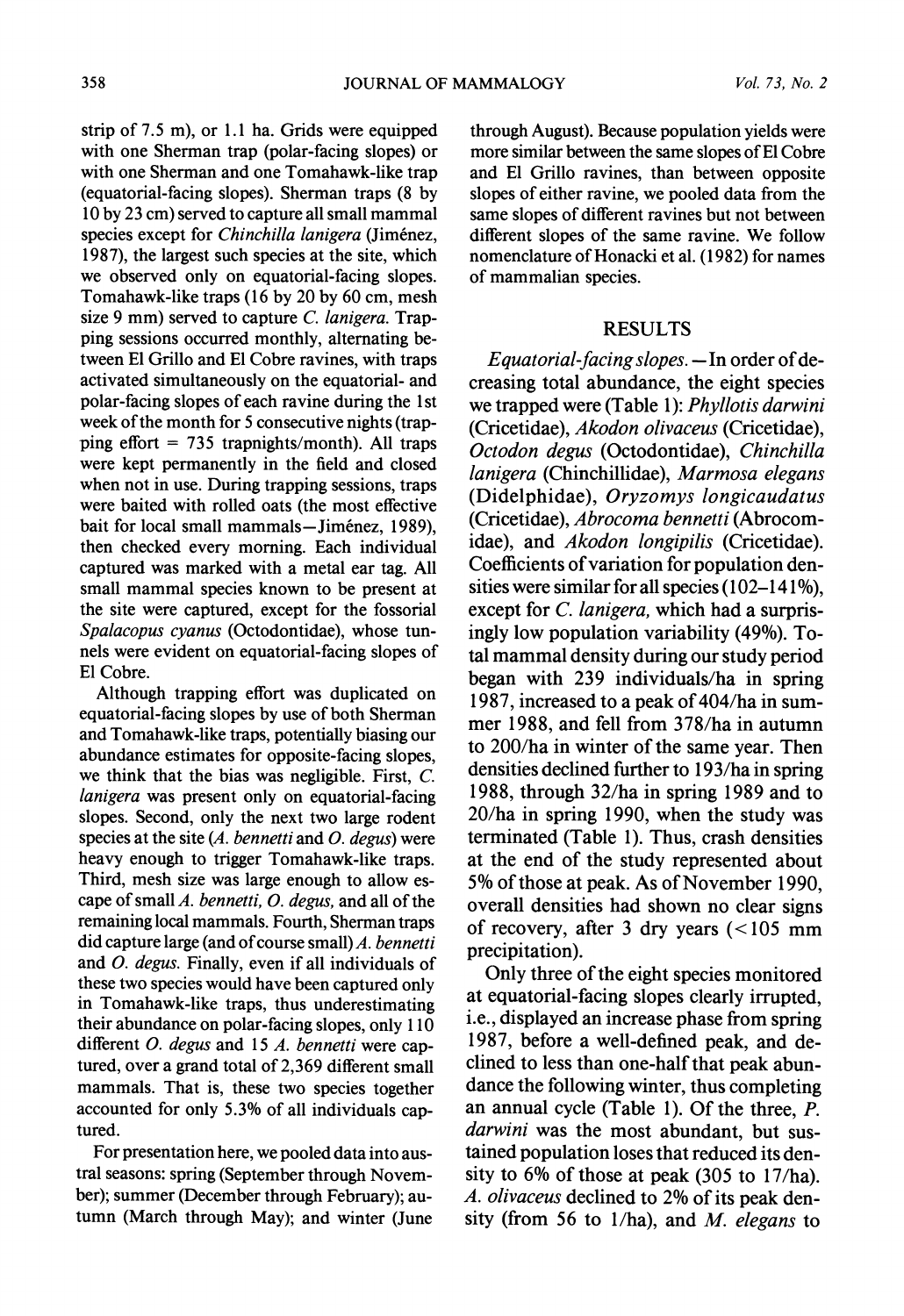**10% (from 21 to 2/ha). Note that P. darwini peaked earlier (summer 1988) than the two other species (autumn 1988).** 

**Most of the less-common species for which we detected no clear irruption, nonetheless disappeared from the study site towards the latter phase of our study (Table 1). A. longipilis (peak density = 3/ha) was the first to disappear from the grids during winter 1989, 0. degus (peak density = 23/ ha) was last captured during autumn 1990, and both A. bennetti (peak density = 5/ha) and 0. longicaudatus (peak density = 12/ ha) were last captured during winter 1990. The apparent disappearance of C. lanigera (peak density = 14/ha) after autumn 1990 was not real; at the request of Reserve officials we shut down the Tomahawk-like traps in June 1990.** 

Polar-facing slopes. — Here we trapped the **same species as before except for C. lanigera (Table 1), which does not inhabit polar-facing slopes at the site. The same sequence of decreasing total abundance as on equatorial-facing slopes was observed, except that 0. degus ranked fifth instead of third. Coefficients of variation for population densities were higher here than on equatorialfacing slopes for all species except M. elegans and P. darwini.** 

**Total density of mammals began with 112 individuals/ha in spring 1987, increased to a peak of 199/ha in summer 1988, and fell from 185/ha in autumn to 72/ha in winter of the same year. Densities increased to 97/ ha in spring 1988, then steadily declined toward 8/ha in spring 1989, and again increased to 22/ha in spring 1990 (Table 1). Thus, crash densities did not persist here to the end of the study, but were reached 1 year before (spring 1989) and represented about 4% of those at peak (similar to the 5% observed on equatorial-facing slopes). Starting in December 1989, overall densities were showing signs of recovering on polar-facing slopes, unlike equatorial-facing slopes. Note that despite population densities following the same pattern here as on equatorial-facing slopes, total abundance**  **was approximately one-half on polar-facing slopes.** 

**The same three species as on equatorialfacing slopes irrupted on polar-facing slopes (Table 1). Again, P. darwini was the most abundant, and its crash density in spring 1989 was 3% that at peak (146 to 4/ha). A. olivaceus declined to 6% of its peak density (from 49 to 3/ha), and M. elegans to 9% (from 11 to 1/ha). Here, both P. darwini and M. elegans peaked earlier (summer 1988) than A. olivaceus (autumn 1988).** 

**The remaining four species did not irrupt. A. bennetti (peak density = 1/ha) was not captured at all during the first 7 seasons of our study, and starting in winter 1989 it was captured only sporadically. A. longipilis (peak density = 1/ha) was captured only once (spring 1988). 0. degus (peak density = 2/ha) was captured only during the first three field seasons. 0. longicaudatus (peak density = 2/ha) showed the same pattern as 0. degus, and was then captured during only 2 other seasons (Table 1). None of these species appear to have resided permanently on polar-facing slopes.** 

### **DISCUSSION**

**In agreement with marked physiognomic, vegetational, and microclimatic differences between equatorial- and polar-facing slopes, there were clear differences between the small-mammal assemblages at these two habitat types. Whereas C. lanigera was present only on equatorial-facing slopes, the remaining seven species were only one-half as abundant on polar- than on equatorial-facing slopes. The rarefaction effect of this overall halving in abundance resulted in the four least common species (A. bennetti, A. longipilis, 0. degus, 0. longicaudatus) being only sporadically trapped at polar-facing slopes. The three most common species (P. darwini, A. olivaceus, M. elegans) resided continually on both slopes, but reached double their density on equatorial-facing slopes. Perhaps the productivity of equatorial-facing slopes was substantially increased because of the unusual water input**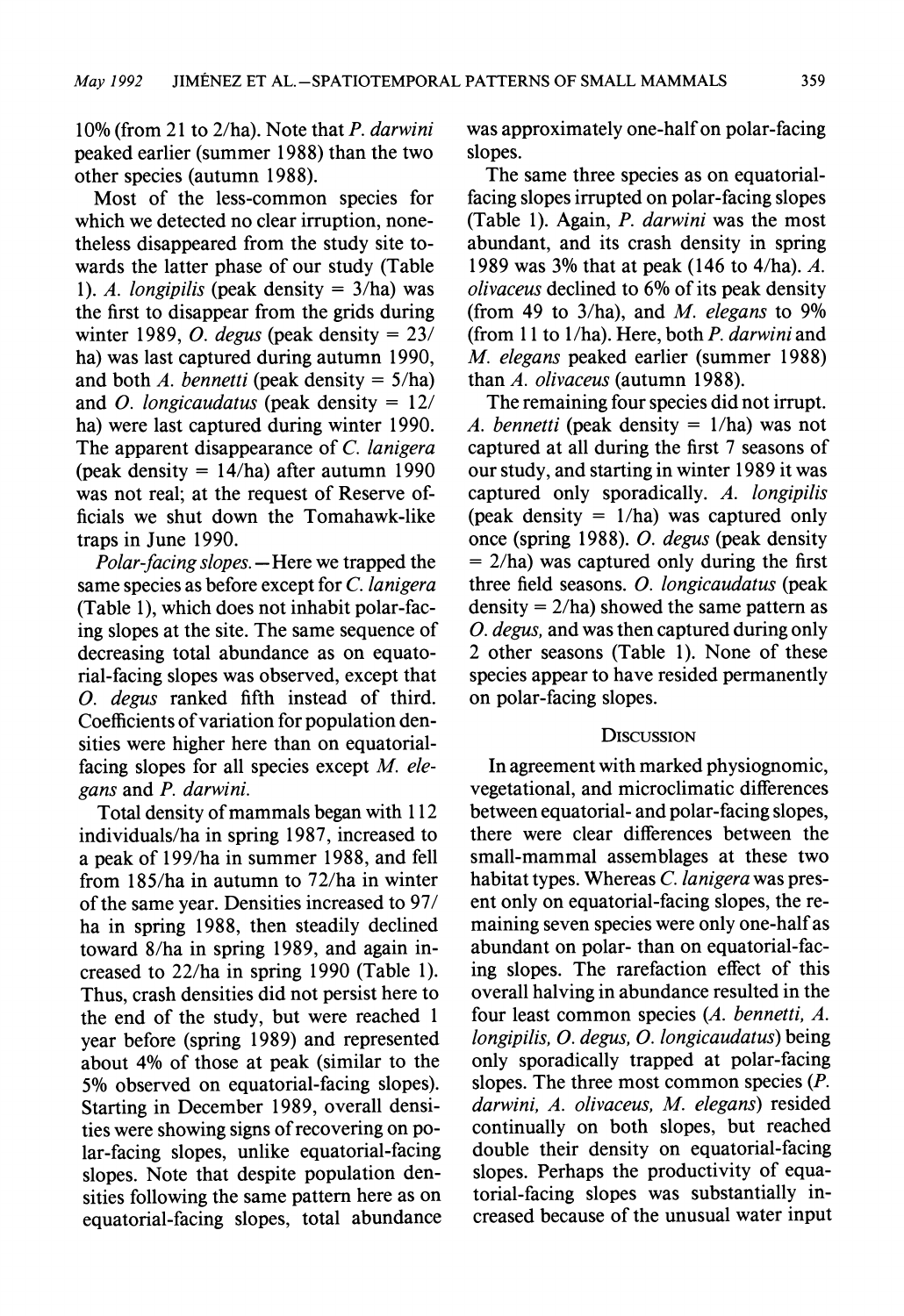|                          | Spring 1987                                                                                                               |                                                    | Summer 1988                               | Autumn 1988                               |                                           | Winter 1988                               |                                           | Spring 1988                               |                                                          | Summer 1989                               |                                           | Autumn 1989                               |                                                    |
|--------------------------|---------------------------------------------------------------------------------------------------------------------------|----------------------------------------------------|-------------------------------------------|-------------------------------------------|-------------------------------------------|-------------------------------------------|-------------------------------------------|-------------------------------------------|----------------------------------------------------------|-------------------------------------------|-------------------------------------------|-------------------------------------------|----------------------------------------------------|
| Mammals                  | $\,$ $\,$<br>$\dot{z}$<br>La                                                                                              | Χò,<br><b>ha</b>                                   | శి                                        | 、<br>No.<br>La                            | శ                                         | No.<br><b>ha</b>                          | శి                                        | è<br>La                                   | $\delta$                                                 | λò.<br>ha                                 | శి                                        | λò.<br>ha                                 | శి                                                 |
| Equatorial-facing slopes |                                                                                                                           |                                                    |                                           |                                           |                                           |                                           |                                           |                                           |                                                          |                                           |                                           |                                           |                                                    |
| Abrocoma bennetti        |                                                                                                                           |                                                    |                                           |                                           |                                           |                                           |                                           |                                           |                                                          |                                           |                                           |                                           |                                                    |
| Akodon longipilis        | 22                                                                                                                        | $0.0$<br>2.7                                       | 0.0000                                    | $\frac{27}{0.0}$                          | 0.074977                                  | 0.8                                       | 0.5                                       | $0.0$<br>$2.7$                            | 0.443                                                    | $\frac{8}{0}$ 0.                          | $\frac{2.5}{0.0}$                         | 0.9                                       | $1.8$<br>$1.3$<br>$7.1$<br>$1.2$<br>$1.7$<br>$1.2$ |
| Akodon olivaceus         |                                                                                                                           | 54.5                                               |                                           |                                           |                                           |                                           |                                           |                                           |                                                          | $\overline{9}$                            |                                           | 3.6                                       |                                                    |
| Chinchilla lanigera      | 3.44                                                                                                                      | $13.6$<br>3.6                                      | $13.5$<br>$3.4$<br>$0.9$                  | 55.5                                      |                                           | 24.5<br>11.8<br>7.3                       | $12.3$<br>$5.9$<br>$3.6$                  | 27.3                                      |                                                          |                                           |                                           | 6.4                                       |                                                    |
| Marmosa elegans          |                                                                                                                           |                                                    |                                           | 20.9                                      |                                           |                                           |                                           | 11.8                                      |                                                          |                                           |                                           | 6.4                                       |                                                    |
| Octodon degus            | 9.5                                                                                                                       | 21.8                                               |                                           | 15.5                                      |                                           | 20.9                                      |                                           |                                           |                                                          | $6.4$<br>$-2.7$                           |                                           | 6.4                                       |                                                    |
| Oryzomys longicaudatus   | $\overline{0.4}$                                                                                                          | 3.6                                                | 5.4                                       | 11.8                                      |                                           | 10.0                                      | $10.5$<br>5.0                             | $16.4$<br>5.5                             | $8.5$<br>2.8                                             | $\rm ^{0.0}$                              |                                           | $\ddot{0}$ .                              | 1.8                                                |
| Phyllotis darwini        | 70.4<br>$4.5$<br>$7.7$<br>$8.0$<br>$1.8$<br>$1.0$<br>$1.7$<br>$1.0$<br>$1.0$<br>$1.0$<br>$1.0$<br>$1.0$<br>$1.0$<br>$1.0$ | 304.5                                              | 75.2                                      | 262.7                                     | 69.5                                      | 122.7                                     | 61.3                                      | 117.3                                     | 60.9                                                     | 50.9                                      | 69.9                                      | 24.5                                      | 49.2                                               |
| Total                    | 100.0<br>239.0                                                                                                            | 404.3                                              | 100.0                                     | 378.2                                     | 100.0                                     | 199.9                                     | 100.0                                     | 192.8                                     | 100.0                                                    | 72.7                                      | 100.0                                     | 50.0                                      | 100.0                                              |
| Polar-facing slopes      |                                                                                                                           |                                                    |                                           |                                           |                                           |                                           |                                           |                                           |                                                          |                                           |                                           |                                           |                                                    |
|                          |                                                                                                                           |                                                    |                                           |                                           |                                           |                                           |                                           |                                           |                                                          |                                           |                                           |                                           |                                                    |
| Abrocoma bennetti        | $\begin{array}{c} 0.0 \\ 0.0 \end{array}$<br>0.00018                                                                      | $\frac{0}{0}$                                      | $\begin{array}{c} 0.0 \\ 0.0 \end{array}$ | $\begin{array}{c} 0.0 \\ 0.0 \end{array}$ | $\begin{array}{c} 0.0 \\ 0.0 \end{array}$ | $\begin{array}{c} 0.0 \\ 0.0 \end{array}$ | $\begin{array}{c} 0.0 \\ 0.0 \end{array}$ | $\begin{array}{c} 0.9 \\ 0.9 \end{array}$ | $\frac{0}{0}$                                            | $\begin{array}{c} 0.0 \\ 0.0 \end{array}$ | $\begin{array}{c} 0.0 \\ 0.0 \end{array}$ | $\begin{array}{c} 0.0 \\ 0.0 \end{array}$ | $\begin{array}{c} 0.0 \\ 0.0 \end{array}$          |
| Akodon longipilis        |                                                                                                                           |                                                    |                                           |                                           |                                           |                                           |                                           |                                           |                                                          |                                           |                                           |                                           |                                                    |
| Akodon olivaceus         | 10.6                                                                                                                      | 40.0                                               | 20.1                                      | 49.1                                      | 26.6                                      | 21.8                                      | 30.4                                      | 17.3                                      |                                                          | 4.500                                     |                                           | 3.6                                       | 15.4                                               |
| Marmosa elegans          |                                                                                                                           | 10.9                                               |                                           | 6.4                                       |                                           | $\overline{0.9}$                          |                                           |                                           |                                                          |                                           |                                           | $\overline{0}$                            |                                                    |
| Octodon degus            |                                                                                                                           |                                                    |                                           | $\ddot{0}$                                |                                           | $\overline{0}$ .                          |                                           | 5.5                                       | $\begin{array}{c} 17.9 \\ 5.7 \\ 0.0 \\ 5.7 \end{array}$ |                                           | $14.7$<br>$0.00$<br>$0.00$                | 0.0                                       | $rac{0}{0}$                                        |
| Oryzomys longicaudatus   |                                                                                                                           |                                                    |                                           | 1.8                                       |                                           | $\overline{0.0}$                          |                                           |                                           |                                                          | $\rm ^{0}$                                |                                           |                                           |                                                    |
| Phyllotis darwini        | $3.3$<br>$1.6$<br>$83.7$<br>$3.898$<br>$-0.39$                                                                            | $\begin{array}{c} 0.9 \\ 0.9 \\ 146.4 \end{array}$ | $5.5$<br>$0.594$<br>$73.4$                | 126.4                                     | $3.500$<br>$-1.85$                        | 49.1                                      | $13000$<br>$0003$                         | $5.5$<br>$67.3$                           | 69.8                                                     | 25.5                                      | 82.4                                      | 20.0                                      | 84.6                                               |
|                          | 100.0<br>$\overline{\phantom{a}}$<br>$\Xi$                                                                                | 199.1                                              | 100.0                                     | 184.6                                     | 100.0                                     | 71.8                                      | 100.0                                     | 6.5                                       | 100.0                                                    | 30.9                                      | 100.0                                     | 23.6                                      | 100.0                                              |
| Total                    |                                                                                                                           |                                                    |                                           |                                           |                                           |                                           |                                           |                                           |                                                          |                                           |                                           |                                           |                                                    |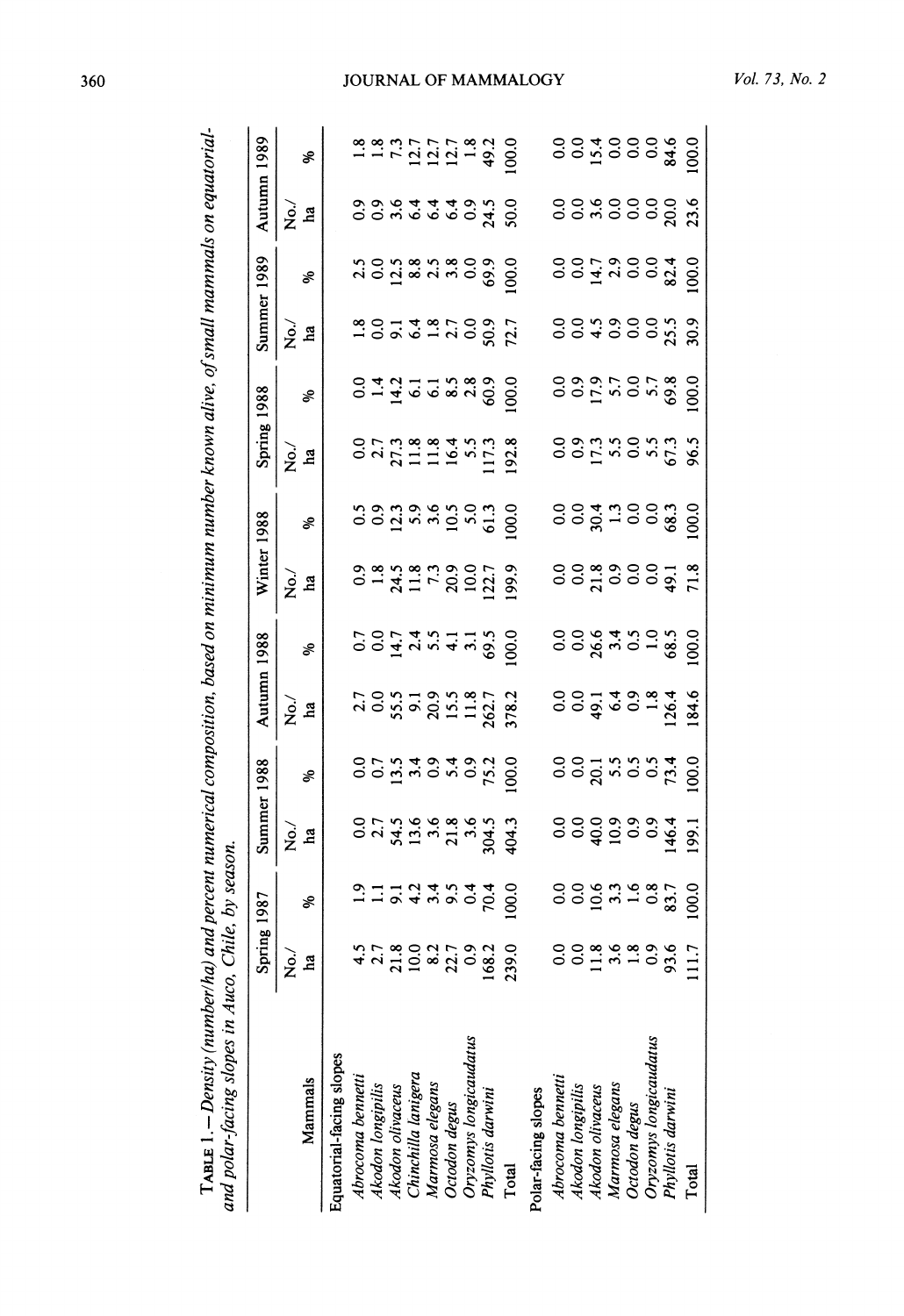| ۰.<br>×<br>٠ |  |
|--------------|--|

| 2000<br>Autumn 1990<br>$\rm ^{0.0}$<br>0.0<br>$\frac{0}{2}$<br>6.7<br>16.7<br>$6.7$<br>$6.3, 3.3$<br>$6.3, 3.3$<br>100.0<br>ွ<br>$\frac{0}{0}$<br>100.0<br>16.7<br>83.3<br>శి<br>$-4.89997$<br>ွ<br>$\rm ^{0.0}$<br>$\overline{0}$<br>$\overline{0.0}$<br>1.8<br>$\frac{0}{0}$<br>27.2<br>ွ<br>10.9<br>è<br>$\overline{9}$<br>ha<br>Summer 1990<br>$\rm ^{0}$<br>0.0110.00<br>0.0110.00<br>100.0<br>ွ<br>81.8<br>100.0<br>74.2<br>శ<br>* nt = Not trapped because Tomahawk-like traps were not operated this season<br>300<br>$\frac{0}{2}$<br>20.9<br>$\begin{array}{c} 0.0 \\ 0.0 \end{array}$<br>ွ<br>24.5<br>29.9<br>$\vec{z}$<br>28.1<br><b>h</b> a<br>ွ<br>$\frac{0}{2}$<br>11.4<br>$11.4$<br>2.9<br>$11.4$<br>0.0<br>62.9<br>100.0<br>$\rm ^{0.0}$<br>33.3<br>$\begin{array}{c} 0.0 \\ 0.0 \end{array}$<br>100.0<br>44.5<br>$\Xi$<br>1989<br>$\Xi$<br>శి<br>Spring<br>0.9.9.9.9.0<br>0.0<br>$\rm ^{o}$<br>20.0<br>$0.0$<br>$2.7$<br>$\ddot{0}$<br>ွဲ<br>3.6<br>$\mathbf{\hat{z}}$<br>31.7<br>$\overline{8.1}$<br>La<br>$\rm ^{0}$<br>$\rm ^{o}$<br>18881381<br>198929<br>100.0<br>300<br>13.0<br>0.0<br>1989<br>34.6<br>78.4<br>100.0<br>శి<br>đ<br>Wint<br>0.9<br>3.6<br>0.0<br>0.0<br>0.0<br>0.9<br>16.4<br>20.9<br>2.7<br>0.0<br>0.9<br>26.2<br>9.1<br>$\vec{R}$<br>ha<br>Oryzomys longicaudatus<br>Oryzomys longicaudatus<br>Equatorial-facing slopes<br>Chinchilla lanigera<br>Abrocoma bennetti<br>Abrocoma bennetti<br>Marmosa elegans<br>Marmosa elegans<br>Akodon longipilis<br>Mammals<br>Akodon longipilis<br>Akodon olivaceus<br>Akodon olivaceus<br>Phyllotis darwini<br>Polar-facing slopes<br>Phyllotis darwini<br>Octodon degus<br>Octodon degus<br>Total<br>Total |  | Winter 1990<br>$\vec{z}$<br>ha |                                           | Spring          | 1990                                      |                          |                          |          |
|-------------------------------------------------------------------------------------------------------------------------------------------------------------------------------------------------------------------------------------------------------------------------------------------------------------------------------------------------------------------------------------------------------------------------------------------------------------------------------------------------------------------------------------------------------------------------------------------------------------------------------------------------------------------------------------------------------------------------------------------------------------------------------------------------------------------------------------------------------------------------------------------------------------------------------------------------------------------------------------------------------------------------------------------------------------------------------------------------------------------------------------------------------------------------------------------------------------------------------------------------------------------------------------------------------------------------------------------------------------------------------------------------------------------------------------------------------------------------------------------------------------------------------------------------------------------------------------------------------------------------------------------------------------------------------------------|--|--------------------------------|-------------------------------------------|-----------------|-------------------------------------------|--------------------------|--------------------------|----------|
|                                                                                                                                                                                                                                                                                                                                                                                                                                                                                                                                                                                                                                                                                                                                                                                                                                                                                                                                                                                                                                                                                                                                                                                                                                                                                                                                                                                                                                                                                                                                                                                                                                                                                           |  |                                |                                           |                 |                                           |                          | Overall                  |          |
|                                                                                                                                                                                                                                                                                                                                                                                                                                                                                                                                                                                                                                                                                                                                                                                                                                                                                                                                                                                                                                                                                                                                                                                                                                                                                                                                                                                                                                                                                                                                                                                                                                                                                           |  |                                | శి                                        | $\vec{z}$<br>ha | శి                                        | S <sub>D</sub><br>↜      | (%)<br>ð                 | z        |
|                                                                                                                                                                                                                                                                                                                                                                                                                                                                                                                                                                                                                                                                                                                                                                                                                                                                                                                                                                                                                                                                                                                                                                                                                                                                                                                                                                                                                                                                                                                                                                                                                                                                                           |  |                                |                                           |                 |                                           |                          |                          |          |
|                                                                                                                                                                                                                                                                                                                                                                                                                                                                                                                                                                                                                                                                                                                                                                                                                                                                                                                                                                                                                                                                                                                                                                                                                                                                                                                                                                                                                                                                                                                                                                                                                                                                                           |  | $\frac{2.7}{0.0}$              | 13.0                                      | $\rm ^{\circ}$  | ိ                                         | $\vec{=}$                | 140.8                    |          |
|                                                                                                                                                                                                                                                                                                                                                                                                                                                                                                                                                                                                                                                                                                                                                                                                                                                                                                                                                                                                                                                                                                                                                                                                                                                                                                                                                                                                                                                                                                                                                                                                                                                                                           |  |                                |                                           | 0.0             | $\rm ^{0}$                                |                          | 129.1                    |          |
|                                                                                                                                                                                                                                                                                                                                                                                                                                                                                                                                                                                                                                                                                                                                                                                                                                                                                                                                                                                                                                                                                                                                                                                                                                                                                                                                                                                                                                                                                                                                                                                                                                                                                           |  | 1.8                            |                                           | $\frac{6}{2}$   |                                           |                          | 120.5                    |          |
|                                                                                                                                                                                                                                                                                                                                                                                                                                                                                                                                                                                                                                                                                                                                                                                                                                                                                                                                                                                                                                                                                                                                                                                                                                                                                                                                                                                                                                                                                                                                                                                                                                                                                           |  |                                |                                           | 2800            | 40200                                     | 0.217.39.99              | 48.6<br>1.26787879       |          |
|                                                                                                                                                                                                                                                                                                                                                                                                                                                                                                                                                                                                                                                                                                                                                                                                                                                                                                                                                                                                                                                                                                                                                                                                                                                                                                                                                                                                                                                                                                                                                                                                                                                                                           |  |                                |                                           |                 |                                           |                          | 109.3                    |          |
|                                                                                                                                                                                                                                                                                                                                                                                                                                                                                                                                                                                                                                                                                                                                                                                                                                                                                                                                                                                                                                                                                                                                                                                                                                                                                                                                                                                                                                                                                                                                                                                                                                                                                           |  |                                |                                           |                 |                                           |                          | 102.1                    |          |
|                                                                                                                                                                                                                                                                                                                                                                                                                                                                                                                                                                                                                                                                                                                                                                                                                                                                                                                                                                                                                                                                                                                                                                                                                                                                                                                                                                                                                                                                                                                                                                                                                                                                                           |  |                                |                                           |                 |                                           |                          | 137.5                    |          |
|                                                                                                                                                                                                                                                                                                                                                                                                                                                                                                                                                                                                                                                                                                                                                                                                                                                                                                                                                                                                                                                                                                                                                                                                                                                                                                                                                                                                                                                                                                                                                                                                                                                                                           |  | 3.6                            | 65.3                                      | 17.3            | 86.4                                      | 100.9<br>88.4            | 114.2                    | nnnnnnnn |
|                                                                                                                                                                                                                                                                                                                                                                                                                                                                                                                                                                                                                                                                                                                                                                                                                                                                                                                                                                                                                                                                                                                                                                                                                                                                                                                                                                                                                                                                                                                                                                                                                                                                                           |  | 20.8                           | 100.0                                     | 20.0            | 100.0                                     | 139.2<br>30.1            | 107.0                    |          |
|                                                                                                                                                                                                                                                                                                                                                                                                                                                                                                                                                                                                                                                                                                                                                                                                                                                                                                                                                                                                                                                                                                                                                                                                                                                                                                                                                                                                                                                                                                                                                                                                                                                                                           |  |                                |                                           |                 |                                           |                          |                          |          |
|                                                                                                                                                                                                                                                                                                                                                                                                                                                                                                                                                                                                                                                                                                                                                                                                                                                                                                                                                                                                                                                                                                                                                                                                                                                                                                                                                                                                                                                                                                                                                                                                                                                                                           |  | $\frac{9}{2}$                  |                                           | ိ               | ွ                                         | $\frac{2}{3}$            | 190.0                    |          |
|                                                                                                                                                                                                                                                                                                                                                                                                                                                                                                                                                                                                                                                                                                                                                                                                                                                                                                                                                                                                                                                                                                                                                                                                                                                                                                                                                                                                                                                                                                                                                                                                                                                                                           |  |                                | $\begin{array}{c} 0.0 \\ 0.0 \end{array}$ | 0.0             | 0.0                                       |                          | 360.6<br>$\frac{4}{0.3}$ |          |
|                                                                                                                                                                                                                                                                                                                                                                                                                                                                                                                                                                                                                                                                                                                                                                                                                                                                                                                                                                                                                                                                                                                                                                                                                                                                                                                                                                                                                                                                                                                                                                                                                                                                                           |  |                                | 15.0                                      | $\ddot{0}$      | $4.\overline{3}$                          | $0.1$<br>12.2            | 131.2<br>16.0            | 11111111 |
|                                                                                                                                                                                                                                                                                                                                                                                                                                                                                                                                                                                                                                                                                                                                                                                                                                                                                                                                                                                                                                                                                                                                                                                                                                                                                                                                                                                                                                                                                                                                                                                                                                                                                           |  |                                | 20.0                                      | 1.8             |                                           |                          | 99.1                     |          |
|                                                                                                                                                                                                                                                                                                                                                                                                                                                                                                                                                                                                                                                                                                                                                                                                                                                                                                                                                                                                                                                                                                                                                                                                                                                                                                                                                                                                                                                                                                                                                                                                                                                                                           |  |                                | 0.0                                       | $\frac{0}{0}$   | $\begin{array}{c} 0.0 \\ 0.0 \end{array}$ |                          | 204.9<br>3.1             |          |
|                                                                                                                                                                                                                                                                                                                                                                                                                                                                                                                                                                                                                                                                                                                                                                                                                                                                                                                                                                                                                                                                                                                                                                                                                                                                                                                                                                                                                                                                                                                                                                                                                                                                                           |  |                                |                                           |                 |                                           |                          | 198.0                    |          |
|                                                                                                                                                                                                                                                                                                                                                                                                                                                                                                                                                                                                                                                                                                                                                                                                                                                                                                                                                                                                                                                                                                                                                                                                                                                                                                                                                                                                                                                                                                                                                                                                                                                                                           |  | 10.9                           | 60.0                                      | 19.1            | 87.5                                      | $3.1$<br>$0.3$<br>$47.1$ | 100.4<br>$1.5$<br>47.3   |          |
|                                                                                                                                                                                                                                                                                                                                                                                                                                                                                                                                                                                                                                                                                                                                                                                                                                                                                                                                                                                                                                                                                                                                                                                                                                                                                                                                                                                                                                                                                                                                                                                                                                                                                           |  | 18.1                           | 100.0                                     | 21.8            | 100.0                                     | 63.7                     | 103.1<br>65.7            |          |
|                                                                                                                                                                                                                                                                                                                                                                                                                                                                                                                                                                                                                                                                                                                                                                                                                                                                                                                                                                                                                                                                                                                                                                                                                                                                                                                                                                                                                                                                                                                                                                                                                                                                                           |  |                                |                                           |                 |                                           |                          |                          |          |
|                                                                                                                                                                                                                                                                                                                                                                                                                                                                                                                                                                                                                                                                                                                                                                                                                                                                                                                                                                                                                                                                                                                                                                                                                                                                                                                                                                                                                                                                                                                                                                                                                                                                                           |  |                                |                                           |                 |                                           |                          |                          |          |
|                                                                                                                                                                                                                                                                                                                                                                                                                                                                                                                                                                                                                                                                                                                                                                                                                                                                                                                                                                                                                                                                                                                                                                                                                                                                                                                                                                                                                                                                                                                                                                                                                                                                                           |  |                                |                                           |                 |                                           |                          |                          |          |
|                                                                                                                                                                                                                                                                                                                                                                                                                                                                                                                                                                                                                                                                                                                                                                                                                                                                                                                                                                                                                                                                                                                                                                                                                                                                                                                                                                                                                                                                                                                                                                                                                                                                                           |  |                                |                                           |                 |                                           |                          |                          |          |
|                                                                                                                                                                                                                                                                                                                                                                                                                                                                                                                                                                                                                                                                                                                                                                                                                                                                                                                                                                                                                                                                                                                                                                                                                                                                                                                                                                                                                                                                                                                                                                                                                                                                                           |  |                                |                                           |                 |                                           |                          |                          |          |
|                                                                                                                                                                                                                                                                                                                                                                                                                                                                                                                                                                                                                                                                                                                                                                                                                                                                                                                                                                                                                                                                                                                                                                                                                                                                                                                                                                                                                                                                                                                                                                                                                                                                                           |  |                                |                                           |                 |                                           |                          |                          |          |
|                                                                                                                                                                                                                                                                                                                                                                                                                                                                                                                                                                                                                                                                                                                                                                                                                                                                                                                                                                                                                                                                                                                                                                                                                                                                                                                                                                                                                                                                                                                                                                                                                                                                                           |  |                                |                                           |                 |                                           |                          |                          |          |
|                                                                                                                                                                                                                                                                                                                                                                                                                                                                                                                                                                                                                                                                                                                                                                                                                                                                                                                                                                                                                                                                                                                                                                                                                                                                                                                                                                                                                                                                                                                                                                                                                                                                                           |  |                                |                                           |                 |                                           |                          |                          |          |
|                                                                                                                                                                                                                                                                                                                                                                                                                                                                                                                                                                                                                                                                                                                                                                                                                                                                                                                                                                                                                                                                                                                                                                                                                                                                                                                                                                                                                                                                                                                                                                                                                                                                                           |  |                                |                                           |                 |                                           |                          |                          |          |
|                                                                                                                                                                                                                                                                                                                                                                                                                                                                                                                                                                                                                                                                                                                                                                                                                                                                                                                                                                                                                                                                                                                                                                                                                                                                                                                                                                                                                                                                                                                                                                                                                                                                                           |  |                                |                                           |                 |                                           |                          |                          |          |
|                                                                                                                                                                                                                                                                                                                                                                                                                                                                                                                                                                                                                                                                                                                                                                                                                                                                                                                                                                                                                                                                                                                                                                                                                                                                                                                                                                                                                                                                                                                                                                                                                                                                                           |  |                                |                                           |                 |                                           |                          |                          |          |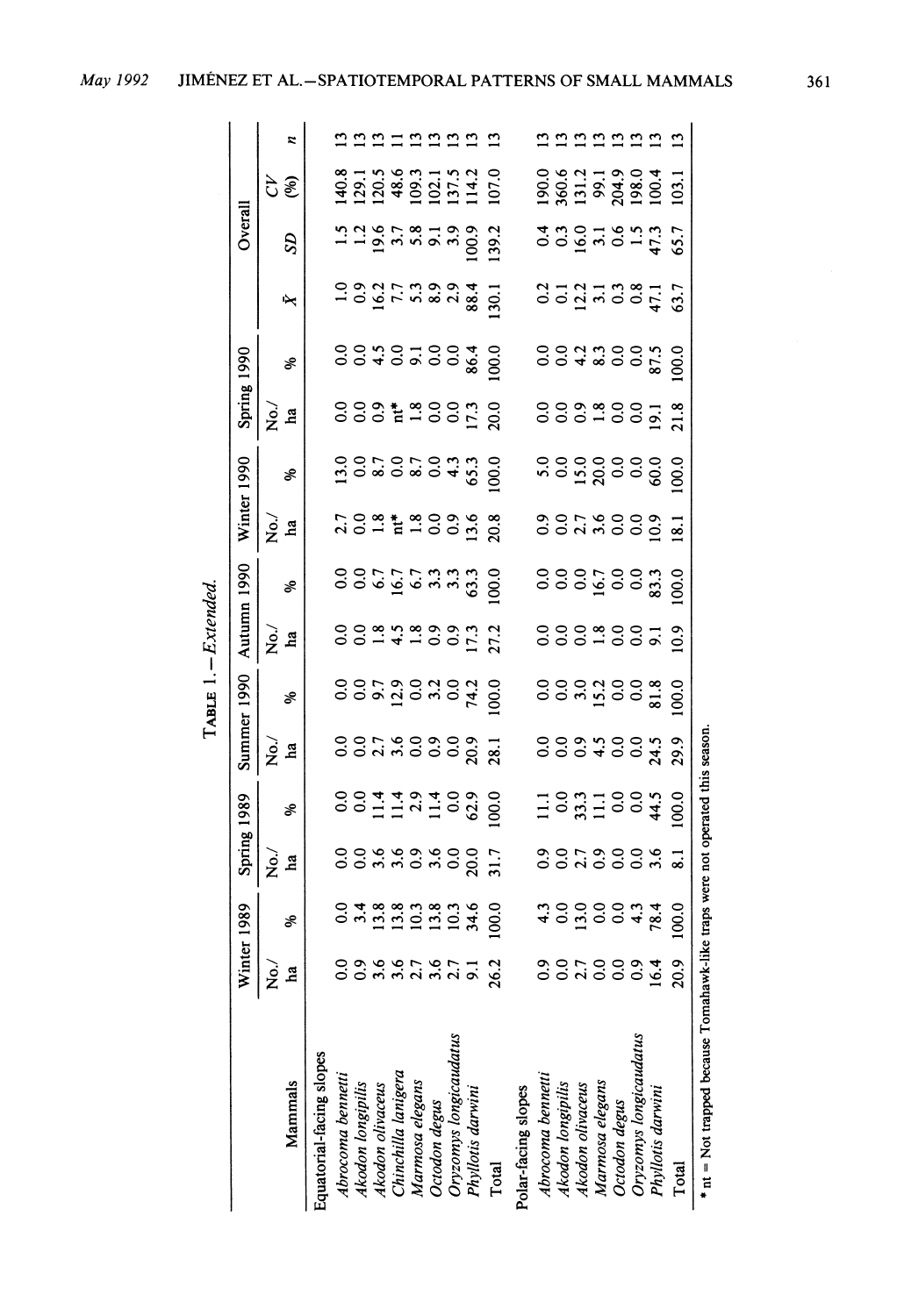**to the soil matrix, which together with the higher solar radiation, allowed a flush of the dormant seed bank and of emergent vegetation as well. The small-mammal outbreak occurred almost simultaneously in both habitat types, led by P. darwini, and followed by M. elegans and A. olivaceus.** 

**The rank order of numerical dominance at our study site (P. darwini followed by A. olivaceus) differed from that of an earlier outbreak in nearby agricultural habitats, where 0. longicaudatus was the most irruptive small mammal (P6faur et al., 1979), but agrees with data of Pearson (1975) for coastal Peru and those of Fulk (1975), Glanz (1977), and Meserve and Le Bouleng6 (1987) for arid native habitats of northcentral Chile. By comparison, the population increase we observed in M. elegans was rather modest, but in phase with the irruption and crash of the two previously mentioned species.** 

**Judging from the follow-up study conducted by Meserve and Le Bouleng6 (1987) on the mammal outbreak in Fray Jorge National Park first reported by Fulk (1975), the Auc6 irruption differed markedly. Meserve and Le Bouleng6 (1987) documented that in Fray Jorge National Park only A. olivaceus crashed, to about one-sixth its peak density over a 3-year period. P. darwini remained at rather stable density, while both A. longipilis and 0. degus increased their initial densities by 4 and 6 times, respectively. The overall result was that absolute population density of all species combined remained stable, and only their relative frequencies changed. In fact, the crash of the most irruptive species (A. olivaceus) in Fray Jorge National Park actually may have released populations of two others (A. longipilis and 0. degus).** 

**At Auc6, however, relative frequencies of the three irruptive species remained stable throughout the study period (Table 1) despite the overall 20-fold difference between peak and crash densities. Their synchronized responses are surprising in light of their different food habits. Judging by Me**serve's (1981*a*) data from a nearby site in

**northcentral Chile, P. darwini and 0. longicaudatus were the most granivorous species in our study site; M. elegans was insectivorous; A. bennetti and 0. degus were folivorous; and both A. longipilis and A. olivaceus were omnivorous (the former more of an insectivore and the latter more of a granivore-Glanz, 1984). Although one granivore at the site (P. darwini) irrupted, another (0. longicaudatus) did not. The more granivorous of the two omnivores, A. olivaceus, irrupted but its congener, A. longipilis (the more insectivorous), did not, even though the insectivorous M. elegans also irrupted by our criterion. The disparate population responses by members of the same trophic guild were foreshadowed by Meserve (1981b:754). He stated that in northcentral Chile "two members of the same foraging guild are almost never found highly abundant in the same trapping site" implying that interspecific competition may be the ecological process underlying this pattern.** 

**Why did three species with such divergent diets irrupt at all? We lack data on vegetation, seed, and insect productivity, but it is reasonable to expect that the heavy rainfall in winter 1987 resulted in unusually high production of foliage and (later) seeds, and, consequently, of herbivorous insects as well. Our anecdotal observations at the site corroborate this. Such a pulse in productivity can explain the irruptions and subsequent declines of all three species even though the failure of other species to irrupt is still unexplained. The years when the decline has been occurring are characterized by well-belowaverage rainfall (<105 mm). Whether the species have been declining owing to higher mortality, decreased or nil reproduction, or both, is unknown. That the decline was reversed first on the more mesic polar-facing slopes may speak to the role of a more sustained-if lower-primary productivity.** 

**Phyllotis darwini, A. olivaceus, and M. elegans are the most ubiquitous small mammals in northcentral Chile (Meserve and Glanz, 1978). The first two demonstrate at**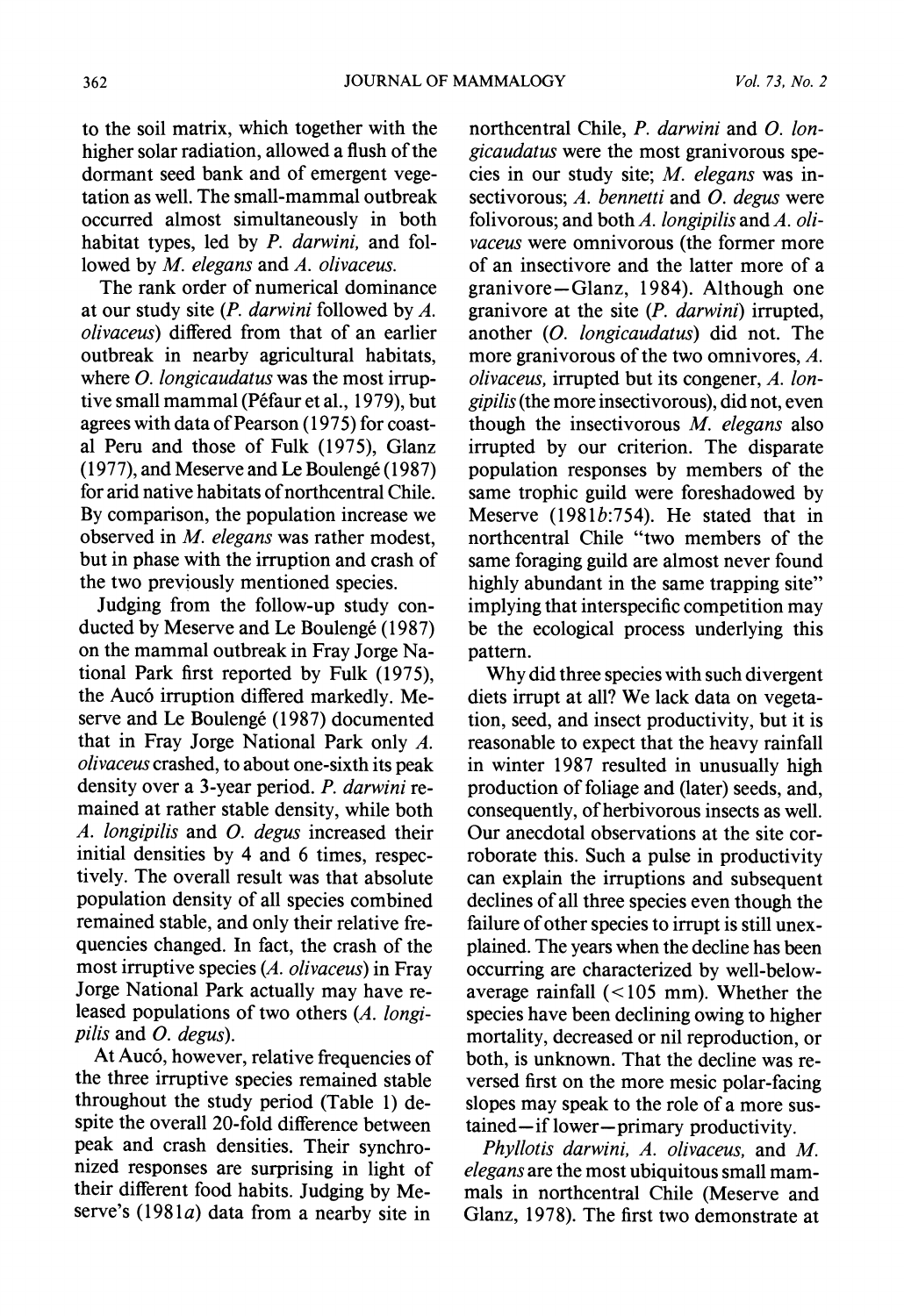**least some ability to tolerate water deprivation (Cort6s et al., 1988; Meserve, 1978), and the third enters torpor facultatively when faced with low temperatures or a scarcity of food (Rosenmann et al., 1980). With their distinctive feeding specializations, these three species in Auc6 apparently constitute a resilient core of small mammals that persists even under resource scarcity in temporarily harsh environments, and takes full advantage of resource flushes by irrupting in classic fashion. The evidence dis**cussed herein-outbreaks apparently trig**gered by unusual high rains and subsequent increased productivity- speaks to a role of extrinsic factors in affecting the population dynamics of at least some small mammals in northcentral Chile.** 

#### **ACKNOWLEDGMENTS**

**We thank G. Soto, C. Noton, J. Cerda, and A. Chang, all of Corporaci6n Nacional Forestal-IV Region who kindly allowed us to work in the Reserve and provided logistic support. We are grateful to B. Saavedra and E. Silva for field and laboratory assistance, respectively. R. Edwards, P. Meserve, O. Pearson, C. Woods, and an anonymous reviewer, made cogent criticism of an earlier version. This research was supported by grants from the National Science Foundation (INT 88- 02054, BSR 88-06639, and BSR 90-20047), the**  Fondo Nacional de Investigación Científica y **Tecnol6gica (FONDECYT 90-0725), and the World Wildlife Fund (WWF 1297). FMJ acknowledges a Guggenheim, a Fulbright, and an Honorary fellowship (University of Wisconsin-Milwaukee), as well as a sabbatical leave (Universidad Cat61lica de Chile), for enabling him the time to write this paper. JEJ acknowledges the support of a Fulbright-LASPAU graduate fellowship, and the Program for Studies in Tropical Conservation of the University of Florida.** 

#### **LITERATURE CITED**

- **CORTES, A., C. ZULETA, AND M. ROSENMANN. 1988. Comparative water economy of sympatric rodents in a Chilean semi-arid habitat. Comparative Biochemistry and Physiology, A. Comparative Physiology, 91:711-714.**
- **DURAN, J. C., P. E. CATTAN, AND J. L. YAN4EZ. 1987. Food habits of foxes (Canis sp.) in the Chilean National Chinchilla Reserve. Journal of Mammalogy, 68:179-181.**
- **FUENTES, E. R., AND C. CAMPUSANO. 1985. Pest outbreaks and rainfall in the semi-arid region of Chile. Journal of Arid Environments, 8:67-72.**
- **FUENTES, E. R., E. R. HAJEK, AND G. ESPINOZA. 1988. Some consequences of rainfall variability for mediterranean-type ecosystems in Chile. Pp. 342-360, in Proceedings of the 5th International Conference on Mediterranean Ecosystems: time scales and water stress (F. di Castri, C. Floret, S. Rambal, and J. Roy, eds.). International Union of Biological Sciences, Paris, 425 pp.**
- **FULK, G. W. 1975. Population ecology of rodents in the semiarid shrublands of Chile. Occasional Papers, The Museum, Texas Tech University, 33:1-40.**
- **GAJARDO, R. 1978. Antecedentes para la determi**nación de las comunidades vegetales de Aucó. (Il**lapel, IV Regi6n). Ciencias Forestales (Chile), 1:19- 27.**
- **GLANZ, W. E. 1977. Comparative ecology of small mammal communities in California and Chile. Ph.D. dissert., University of California, Berkeley, 300 pp. 1984. Ecological relationships of two species of Akodon in central Chile. Journal of Mammalogy,**
- **65:433-441. HERSHKOVITZ, P. 1962. Evolution of Neotropical cricetine rodents (Muridae), with special reference to the phyllotine group. Fieldiana: Zoology, 46:1- 524.**
- **HONACKI, J. H., K. E. KINMAN, AND J. W. KOEPPL (EDS.). 1982. Mammal species of the world: a taxonomic and geographic reference. Allen Press Inc. and The Association of Systematics Collections, Lawrence, Kansas, 694 pp.**
- **IRIARTE, J. A., L. C. CONTRERAS, AND F. M. JAKSIC. 1989. A long-term study of a small-mammal assemblage in the central Chilean matorral. Journal of Mammalogy, 70:79-87.**
- **JAKSIC, F. M., J. L. YA1NEZ, AND E. R. FUENTES. 1981. Assessing a small mammal community in central Chile. Journal of Mammalogy, 62:391-396.**
- **JIMENEZ, J. E. 1987. Eficiencia relativa de seis modelos de trampa para la captura viva de micromamiferos silvestres, con 6nfasis en Chinchilla lanigera (Molina, 1782). Medio Ambiente (Chile), 8:104-112.**
- -. 1989. Uso de la técnica de tarjetas ahumadas **para evaluar la efectividad de cebos para micromamiferos silvestres, con 6nfasis en Chinchilla lanigera. Medio Ambiente (Chile), 10:84-91.**
- **KREBS, C. J. 1966. Demographic changes in fluctu**ating populations of Microtus californicus. Ecological **Monographs, 36:239-273.**
- **MESERVE, P. L. 1978. Water dependence in some Chilean arid zone rodents. Journal of Mammalogy, 59:217-219.**
- **. 1981a. Trophic relationships among small mammals in a Chilean semiarid thorn scrub community. Journal of Mammalogy, 62:304-314.**
- **1981b. Resource partitioning in a Chilean semi-arid small mammal community. The Journal of Animal Ecology, 50:745-757.**
- **MESERVE, P. L., AND W. E. GLANZ. 1978. Geographical ecology of small mammals in the northern Chilean arid zone. Journal of Biogeography, 5:135-148.**
- **MESERVE, P. L., AND E. LE BOULENGt. 1987. Population dynamics and ecology of small mammals in**